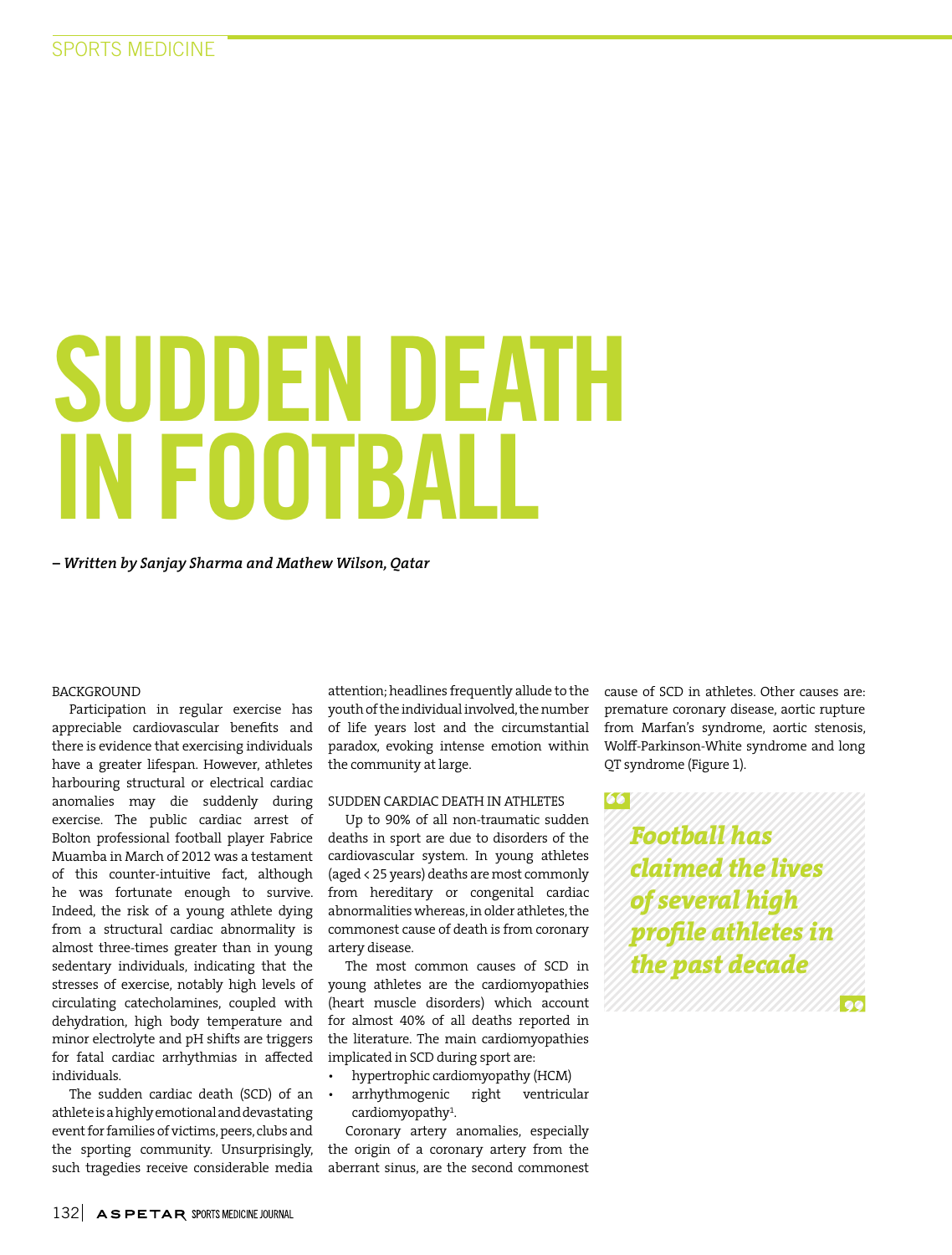

Figure 1: Causes of sudden cardiac death in young athletes.

MAGNITUDE OF THE PROBLEM AND DEMOGRAPHICS OF THOSE AFFECTED

Sudden cardiac death in sport is rare, however the exact incidence is debatable. Reliable data from the Italian pathology registry in the Veneto region (where pathologists have a particular interest in conditions causing SCD in the young) indicates a prevalence of 1 in 50,000.

Most deaths occur in males. The most vulnerable group of athletes at risk of SCD are adolescent athletes and athletes in early adulthood. Between 40 to 60% of SCDs occur in athletes under 18 years of age and 33% overall in athletes under 16 years.

Deaths are most frequent in high intensity dynamic sports of a start-stop nature. Football is the most commonly implicated sport in Europe and has claimed the lives of several high profile athletes in the past decade (Table 1). The higher death rates in football compared with other sporting disciplines can almost certainly be attributed to its popularity and high rate of participation. Of all cardiac deaths in sport, 90% occur during, or immediately after, exercise (Table 1).

#### WHAT ARE THE SYMPTOMS OF CARDIAC DISEASE?

Recognised symptoms of cardiac disease include central chest pain on exertion that may radiate to the arms, neck or back, breathlessness that is disproportionate to the amount of exercise being performed. Dizziness or loss of consciousness during exertion and palpitations (an awareness of an unusually rapid heartbeat) may also occur. Unfortunately, retrospective interviews with family members and sporting clubs suggest that such warning symptoms are absent in approximately 85% of cases and underscore the need for the inclusion of a simple cardiac test to facilitate the diagnosis of a heart defect $^{\rm 1}$ .

#### CONTROVERSIES IN PRE-PARTICIPATION **SCREENING**

The sudden and unexpected death of an athlete during sport usually galvanises discussions relating to pre-participation screening (PPS) programmes to prevent further tragedies. However, PPS has been a long-standing controversial issue with several antagonists<sup>2</sup>.

Arguments against screening include the low event rate and low prevalence of conditions causing SCD which means that several thousand athletes would have to

| <b>ATHLETE</b>           | <b>YEAR</b> | <b>AGE</b> | <b>TEAM</b>       |
|--------------------------|-------------|------------|-------------------|
| Piermario Morosini       | 2012        | 25         | <b>Udinese</b>    |
| <b>Victor Brannstrom</b> | 2012        | 29         | Pitea IF          |
| Daniel Jarque            | 2009        | 23         | Espanyol          |
| Phil O'Donnell           | 2007        | 35         | Motherwell        |
| Chaswe Nsofwa            | 2007        | 25         | Hapoel Beer Sheva |
| Antonio Puerta           | 2007        | 23         | Sevillia          |
| Hugo Cunha               | 2005        | 28         | Portugal          |
| <b>Marcio Dos Santos</b> | 2002        | 28         | Deportiva Wanka   |
| Miklos Feher             | 2004        | 24         | Benfica           |
| Maximilano Ferreira      | 2003        | 20         | <b>Brazil</b>     |
| Marc Vivian Foe          | 2003        | 23         | Cameroon          |

**Table 1:** Deaths of some high profile football players between 2003 and 2012.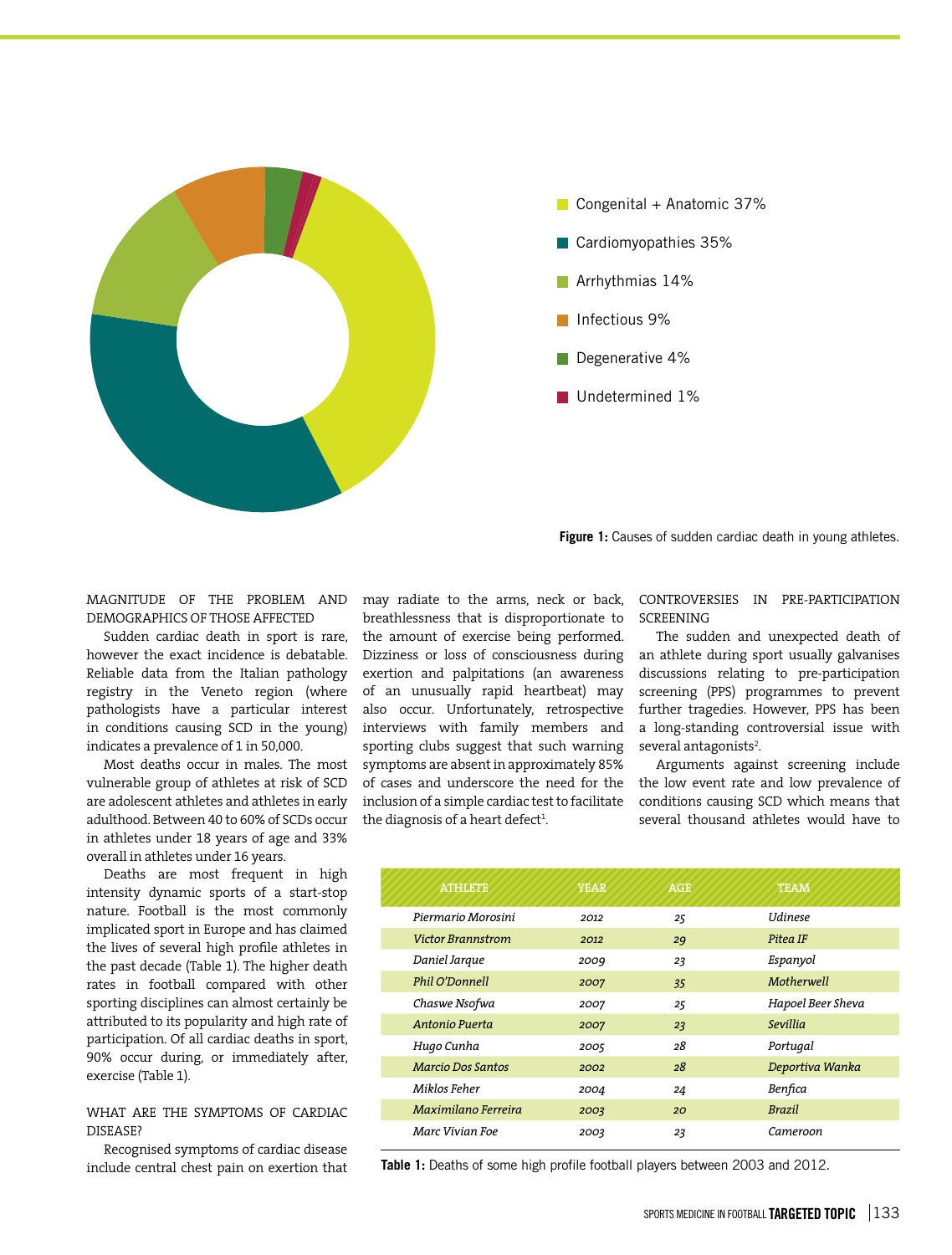be screened to identify a handful of those who may become victims of SCD. There are also concerns that electrocardiographic changes associated with physiological cardiac enlargement in response to exercise training overlap with those of pathological cardiac disorders. This may generate false positive results causing unnecessary anxiety to an athlete, or worse still, an erroneous pathological diagnosis in an otherwise perfectly healthy individual. No single cardiac investigation can identify all conditions implicated in SCD. Although the sensitivity and specificity of identifying all conditions capable of causing SCD increases with the number of cardiac investigations performed, the cost is undoubtedly prohibitive.

The counter-argument is that the death of a young athlete results in the loss of many life years. For example, the death of an 18 year old means 65 years of life years lost (if one assumes an average United Kingdom's national lifespan of 83 years). Furthermore, there is a definite link between exercise and SCD. Thus, timely identification of conditions causing SCD pre-mortem may prevent deaths by life style modification, pharmacological therapy or implantation of an internal cardioverter defibrillator.

# PRE-PARTICIPATION SCREENING MODELS

Based on several considerations, the American Heart Association and the European Society of Cardiology both agree that there should be an obligation to screen young athletes for conditions causing SCD on ethical, medical and legal grounds<sup>3,4</sup>. These scientific organisations also agree that the most cost-effective method should be employed given the low fatality rate.

The USA has traditionally offered a longstanding low cost PPS programme, which is limited to medical history taking and physical examination. Unfortunately, the efficacy of the programme for detecting potentially lethal cardiac disease is questionable since most athletes are asymptomatic and physical examination is rarely helpful<sup>5</sup>. In a series of 134 deaths in the USA, of which 115 had been investigated with a health questionnaire and a cardiovascular physical examination, a correct diagnosis was made in only one (0.9%) athlete.

In Italy, a unique state-sponsored mandatory national screening programme has been operating for 30 years. All competitive athletes are required to undergo physical examination as well as additional 12-lead ECG and limited exercise testing for the identification of predominantly hereditary or congenital abnormalities causing SCD. Athletes with abnormalities on the initial evaluation undergo further investigations and those diagnosed with a potentially serious cardiac disorder are disqualified from sport (Figure 2). The programme generates a small number of false positives (7%) creating the need for further investigation, however it has been shown to be effective in identifying individuals with Wolff-Parkinson-White syndrome, long QT syndrome and HCM, the leading cause of SCD in young athletes worldwide. Screening

with ECG is ineffective for the diagnosis of anomalous coronary arteries and most cases of premature coronary artery disease do not usually manifest with abnormalities on the resting ECG (Figure 2).

### WHAT IS THE IDENTIFICATION RATE WITH ECG SCREENING?

Data from the Italian programme reveals that 0.2% (1 in 500) of athletes harbour a cardiac disorder capable of causing sudden death. Studies elsewhere including the UK, Qatar, Netherlands and USA reveal figures ranging from 0.3 to 0.7%.

#### DOES SCREENING WITH ECG PREVENT SUDDEN CARDIAC DEATH?

Until recently, the true benefit of such a screening programme in reducing SCD in sport has been unresolved. However, a recent report on the 25-year experience of



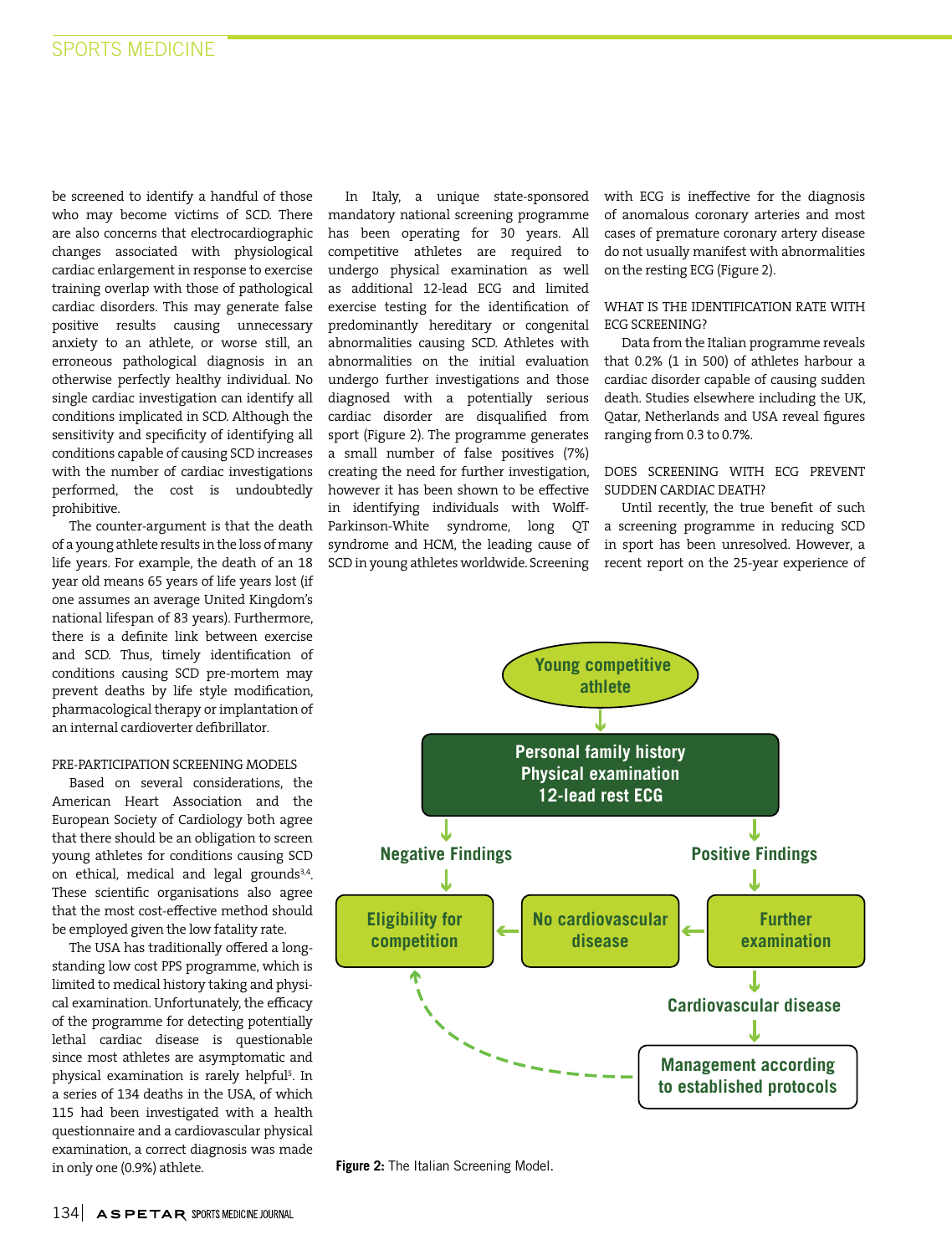

**Figure 3:** Professional athlete undertaking a cardiac ultrasound by Professor Sharma.

screening in Italian athletes has shown a reduction in death rate from 3.6/100,000 athletes to 0.4/100,000 athletes<sup>6</sup>. These figures represent a 90% reduction in SCD (predominantly due to reduced cardiomyopathy deaths) and provide the most compelling evidence available to date that cardiovascular screening does indeed reduce death rates in sport. The findings of the study have led to the endorsement of a cardiovascular screening programme for all highly trained athletes - with additional 12-lead ECG testing - by major sporting bodies including FIFA, UEFA and the International Olympic Committee.

## THE QATARI EXPERIENCE OF SCREENING FOOTBALL PLAYERS

Aspetar - Qatar Orthopaedic and Sports Medicine Hospital is a sports medicine hospital built in 2007 to provide world-class sports medicine services to athletes of the region. Unencumbered by historical biases and bureaucracy, Aspetar recognises the critical role sports cardiology plays in the comprehensive care of the athlete and set about establishing a pre-eminent sports cardiology service. The goal was clear: to minimise adverse cardiac events in athletes in Qatar and around the world. As a FIFA accredited medical centre of excellence, Aspetar has been following a modified European Society of Cardiology cardiac screening protocol since 1 January 2009. As of November 2012, it has cardiovascularly

examined over 5,000 athletes, including every professional football player competing in the Qatar Stars League (Qatar's top flight competition).

Aspetar's PPS consists of a physical examination, health questionnaire, 12-lead ECG and a cardiac ultrasound – or echocardiogram (Figure 3). A unique feature of this sports medicine hospital is its advanced diagnostic/investigative capability for the athlete that demonstrates abnormal features on their baseline PPS. These on-site modalities include exercise testing, ambulatory monitoring, cardiac MRI and cardiac genetic testing. Accordingly, it has identified 10 athletes with HCM (a prevalence of 1 in 500; in line with established data from the USA), one athlete with arrhythmogenic right ventricular cardiomyopathy, three athletes with Wolff-Parkinson-White syndrome and one athlete with Long QT syndrome.

To reach this point, Aspetar has invested heavily in high quality sports medicine physicians, sports cardiologists, physiologists, nurses and administrative staff. It has recognised the need for high quality research, yet has developed auditable clinical pathways to ensure the highest level of care in the screening of athletes with Aspetar as a 'one-stop-shop'. Aspetar has also invested in training and resourcing its medical and associated staff to react appropriately should there be an adverse cardiac event. Finally, through the

National Sports Medicine Programme, Aspetar ensures appropriate quality assurance and control procedures are in place in all sporting clubs and federations in Qatar, with particular attention paid to emergency response management in the event of a cardiac arrest.

### THE BRITISH EXPERIENCE OF SCREENING FOOTBALL PLAYERS

There are no state-sponsored provisions for PPS, or any medical or legal obligations to prevent SCD in athletes, in the United Kingdom. Some sporting organisations have implemented self-funded screening that is confined to the most elite athletes. The English Football Association offers screening to all young academy players (16 years old) considered talented enough to be offered contracts to play for large football clubs. The programme provides screening for between 600 to 650 youths each year and consists of a health questionnaire, physical examination, ECG and a cardiac ultrasound. The results are interpreted by designated cardiologists. The FA pays a designated fee of £250 per player which includes the cost of the tests and the cardiologist's report. Over 21,000 football players had been evaluated by 2009 and 0.3% (1 in 333) young academy players exhibited a cardiac disorder implicated in SCD. There is less data on screening adult professional players since most are only assessed during club transfers, however results from over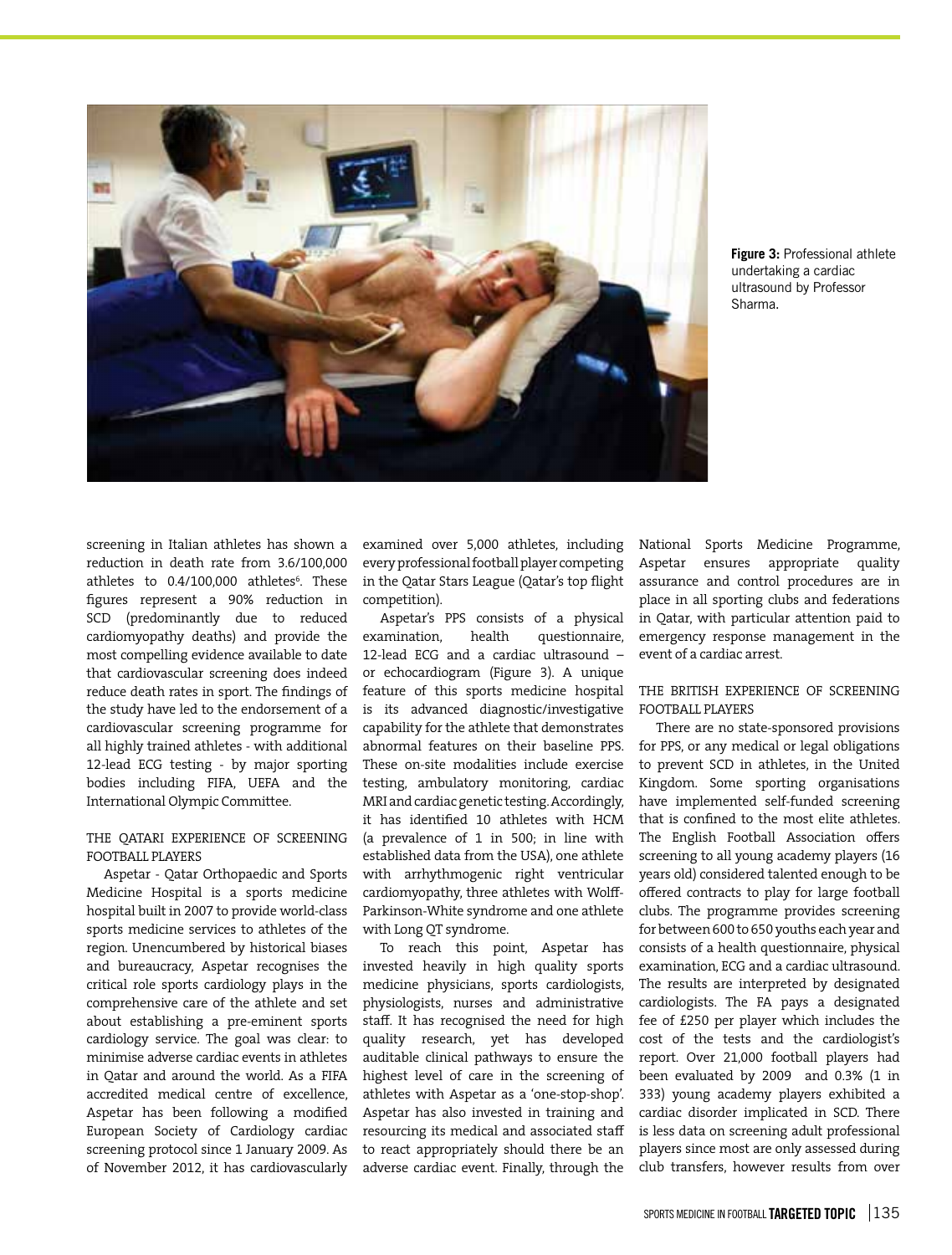

**Image:** Piermario Morosini of Livorno receives treatment after suddenly collapsing during the Serie B match at Adriatico Stadium on April 14, 2012 in Pescara, Italy. The match was abandoned.

2,500 such players revealed that 0.2% (1 in 500) revealed a cardiac disorder capable of causing SCD.

### AT WHAT AGE SHOULD WE SCREEN FOOTBALL PLAYERS?

Ideally, football players should be offered screening between the ages of 14 to 16 years old. This age range has been chosen because the diagnosis of hypertrophic cardiomyopathy (the commonest cause of SCD in young athletes) may not be possible in younger athletes since the condition is not usually expressed until puberty and its associated growth spurt. The age 14 to 16 years also represents the most vulnerable period for SCD – however, the reasons for this remain unclear. The diagnosis of a potentially fatal cardiac disorder should be an indication for abstinence from all high intensity and high dynamic sports.

66

*The outcome in the case of Fabrice Muamba could have been so tragically different*

Disqualification from sport at between 14 to 16 years still leaves the player with several options to pursue an alternative career.

Football players should be screened at least once before signing a professional contract or during a transfer if a previous club has not performed a cardiac evaluation. Football governing bodies such as FIFA and UEFA are more stringent and recommend two yearly screening of all athletes competing in European football tournaments.

## WHO SHOULD PERFORM THE PRE-PARTICIPATION SCREENING?

Conditions causing SCD are rare and may manifest in many different ways. Furthermore, regular exercise training may result in electrical and structural changes within the heart that are beneficial to increase cardiac output but may resemble those seen in patients with cardiomyopathies. The differentiation between athlete's heart and cardiomyopathy is prudent since an erroneous diagnosis has the potential for serious consequences. Based on these considerations it is essential that screening is performed in an expert setting by individuals with excellent knowledge of the conditions predisposing to SCD and the spectrum of changes seen in the normal athlete's heart. Such practice minimises the risk of an erroneous diagnosis and the number of false positive

results. For example, at St Georges Hospital's sports cardiology clinic London, UK, the false positive rate following screening of football players is now as low as <4%. A serious disorder is identified in 0.3% of players screened.

## IS THERE A ROLE FOR THE AUTOMATED EXTERNAL DEFIBRILLATOR?

As with any screening programme, the use of ECG is not fool-proof. There are certain conditions that cannot be identified with ECG (e.g. coronary artery anomalies), and some athletes may die of acquired disorders such as myocarditis which may not have been present during the PPS. Therefore, measures should be taken to protect all athletes if they experience a cardiac arrest during a game<sup>7</sup> . The use of automated external defibrillators (AED) has emerged as a useful intervention against SCD during cardiac arrest in the athletic arena. Early and effective use of AEDs has shown to improve survival after cardiac arrest by 64%. However, an effective emergency response plan is required which involves adequate training of personnel, availability of AED, excellent communication systems and regular review of the emergency response protocol. The outcome in the case of Fabrice Muamba could have been so tragically different had it not been for the actions of the well-practised medical team at pitch side.